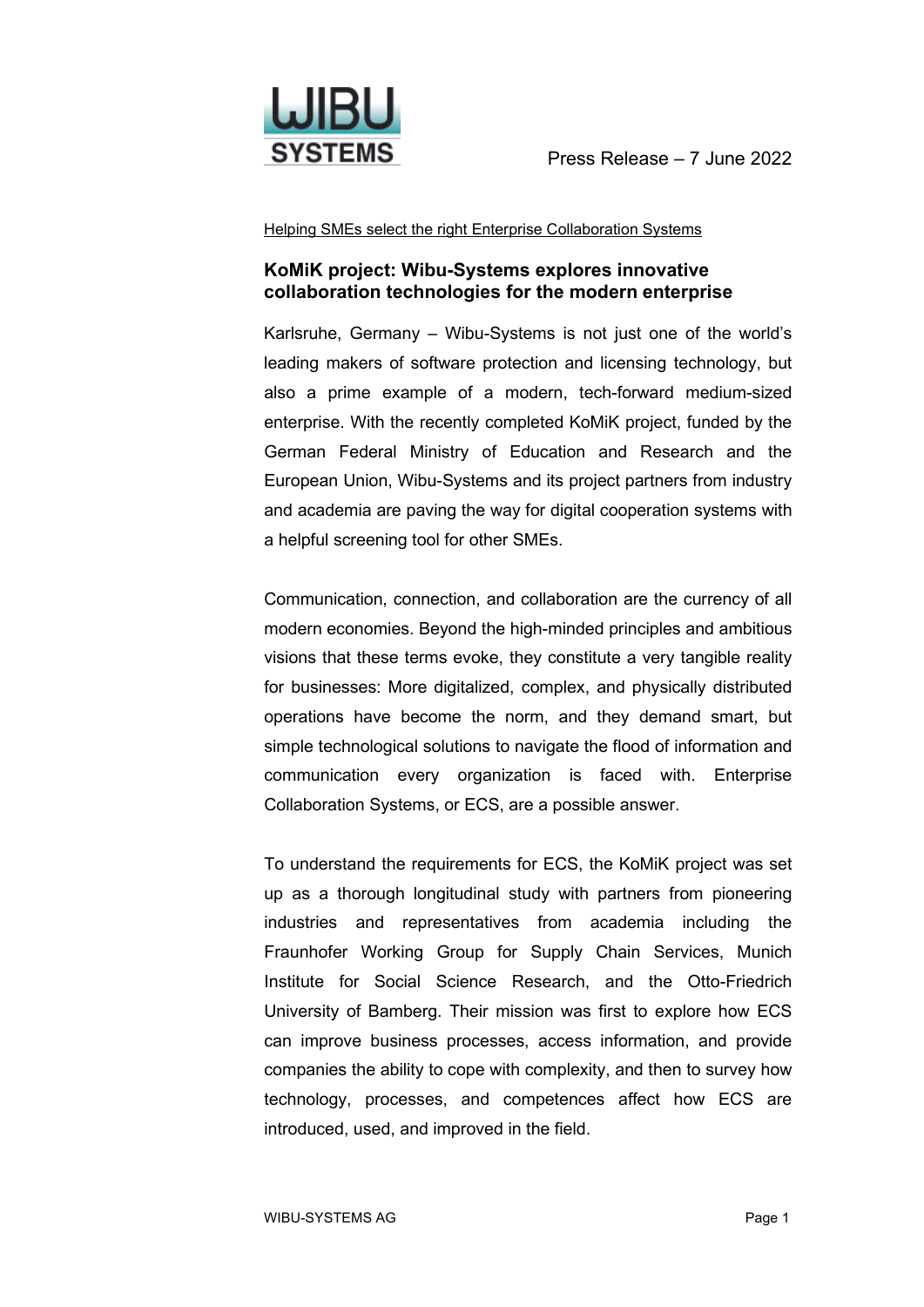

Wibu-Systems chose to take part as an application partner to test the process of introducing an ECS, pinpoint the exact requirements of a commercially active organization, and document the process and its results. Over the three years of the KoMiK project, the team at Wibu-Systems and their research partners discovered much about the reality in the field.

With the successful conclusion of the KoMiK project at the end of May 2022, valuable insights have been gained, namely the problems and tasks for which the use of an ECS is recommended, identification of the different types of ECS, the best approach to select and introduce an ECS, and the findings from the preliminary considerations, analyses, and accompanied introduction processes. These fieldtested insights are useful when other SMEs consider introducing such digital collaboration tools. All recommendations for action for practitioners are summarized in the project brochure, and thanks to an easy-to-navigate screening tool, the ECS selection process can be made easier for other SMEs.

Andrej Krasnik, Head of Software Development and Wibu-Systems' representative for the KoMiK project, looks back on three years of productive work: "Modern business is all about agility in complexity, but few people understand what this means in practice. With our project, we are helping the actual practitioners get a grip on the right ECS systems. It is about a brass-tacks, hands-on tool to make business life easier for them."